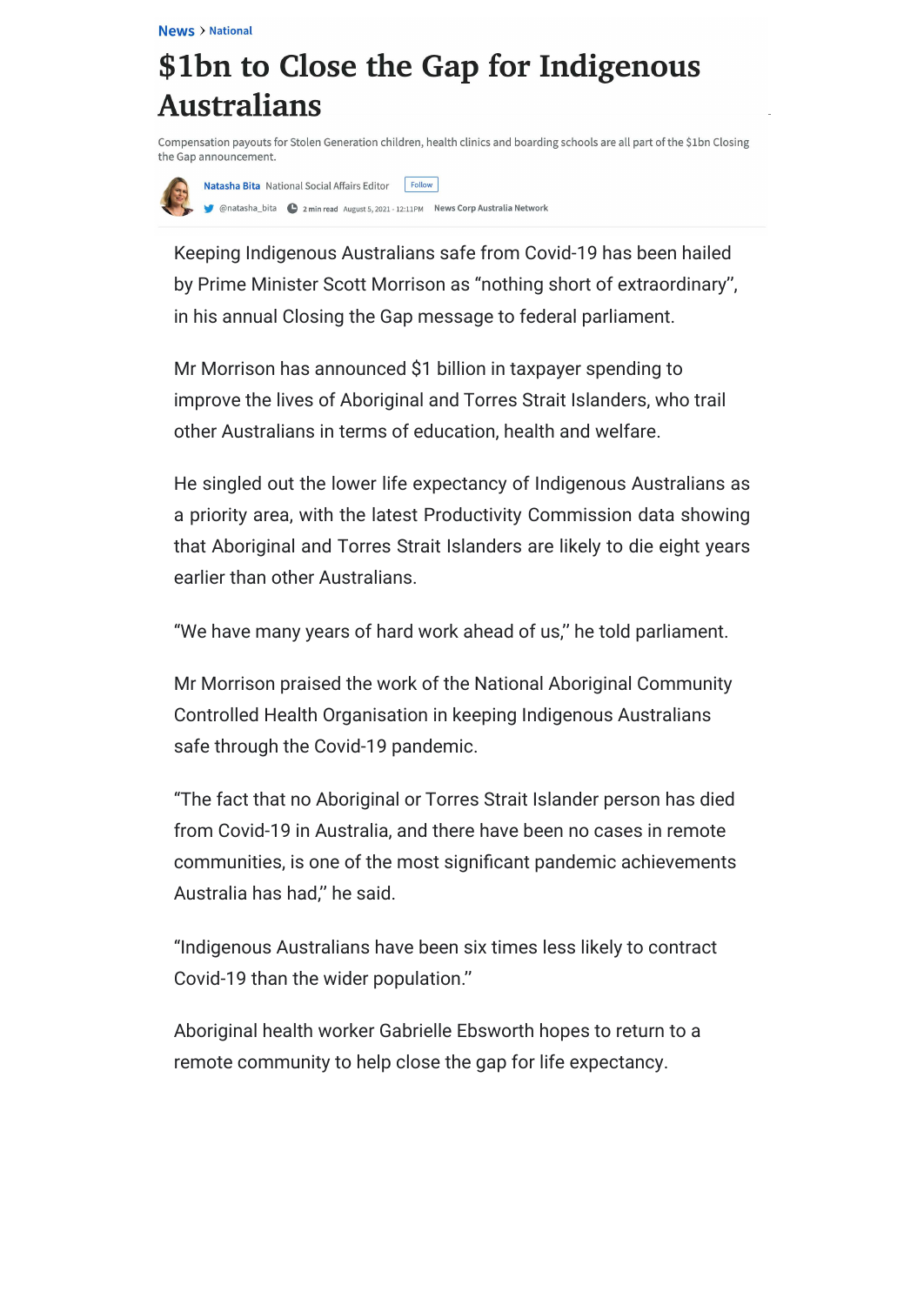Ms Ebsworth, an Aboriginal liaison officer with Royal Melbourne Hospital, benefited from a scholarship through the **Australian** Indigenous Education Foundation, which sent her to Sydney's prestigious Kincoppal boarding school in Rose Bay.



**Gabrielle Ebsworth** 

She graduated in 2015 and obtained a degree in politics and sociology from the University of Melbourne.

Growing up in the NSW township of Narromine, west of Dubbo, she saw Aboriginal people miss out on health care.

"Aboriginal people still experience racism and a lot of internal bias from health care providers,'' she said.

"When people don't have spaces where they feel safe and heard and seen, they won't go to a GP if they feel they will be judged or stigmatised in some way.

"I would like to go and work in a rural town when I get older and want to start a family.''

The money will be paid "in recognition of the harm caused by forced removal'', along with a \$7000 "healing assistance payment'' to cover counselling or medical bills.

Mr Morrison said the removal of Indigenous children their families was a "shameful chapter in our national story''.

He said Closing the Gap was "at its core, about children''.

"The ultimate test of our efforts is that every Aboriginal and Torres Strait Islander boy or girl can grow up with the same opportunities and the same expectations as any other Australian child,'' he said.

The States have already set up their own redress schemes for the Stolen Generation.